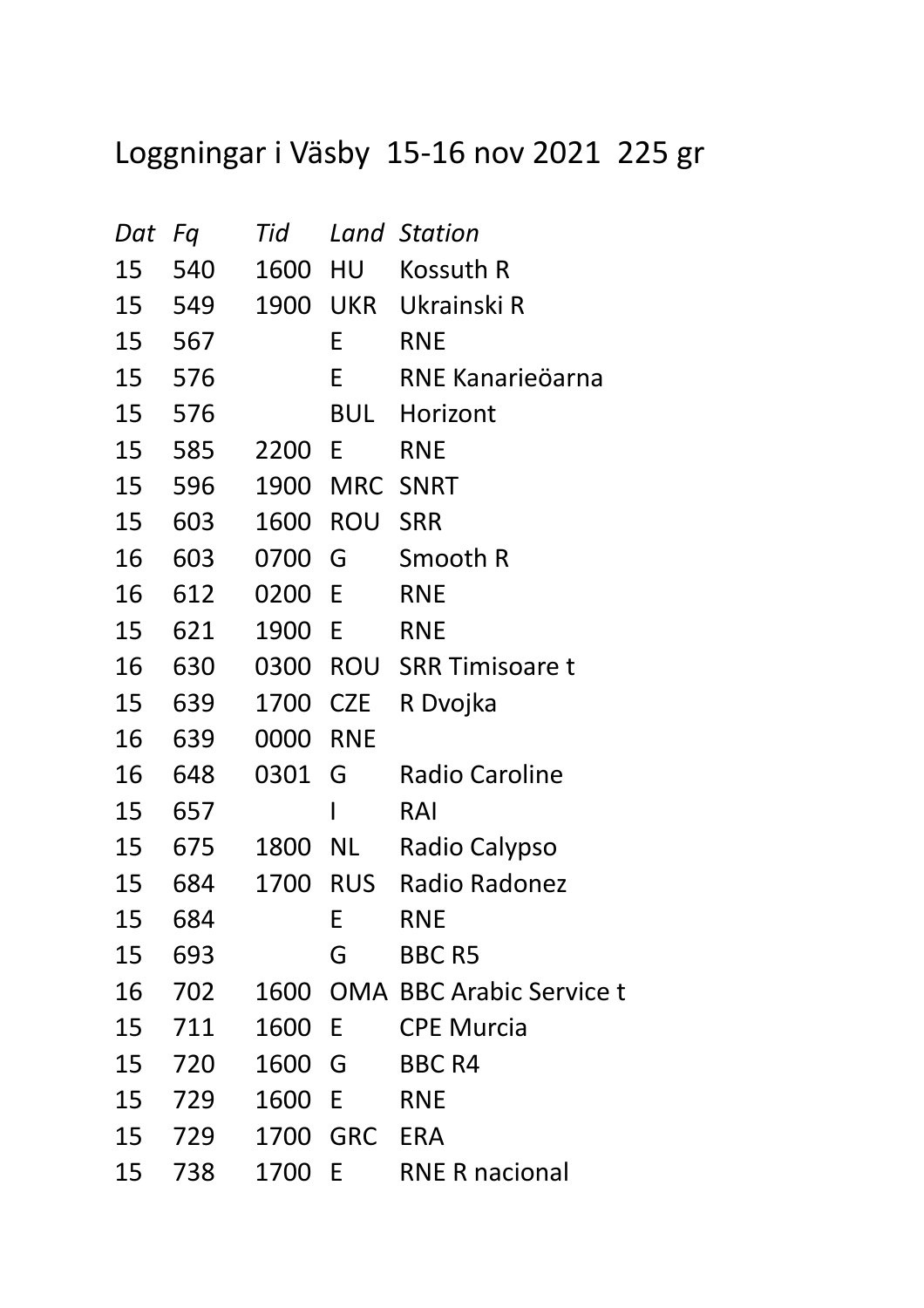| 15 | 747 | 1600 | NL           | MCB Radio                 |
|----|-----|------|--------------|---------------------------|
| 15 | 756 | 1800 | <b>ROU</b>   | R Romania                 |
| 16 | 756 | 0700 | G            | Radio Cumbria             |
| 15 | 774 | 1600 | <b>EGY</b>   | NMA AL Shaik (t)          |
| 15 | 774 | 1800 | E            | <b>RNE</b>                |
| 15 | 785 | 2300 | E            | <b>COPE Barcelona</b>     |
| 15 | 792 | 1700 | <b>CZE</b>   | Radio Dechovka            |
| 15 | 801 | 1755 | <b>NL</b>    | Radio Jong Europa         |
| 15 | 810 | 1700 | G            | <b>BBC Radio Scotland</b> |
| 15 | 819 | 2300 | <b>NL</b>    | <b>Regio NL</b>           |
| 15 | 819 | 1803 | NL           | LOMB Radio                |
| 15 | 828 | 1900 | <b>RUS</b>   | Radio Gazeta Slovo        |
| 16 | 837 | 0700 | G            | RadioCumbria              |
| 16 | 837 | 0500 | <b>CNR</b>   | <b>COPE Las Pla, mas</b>  |
| 15 | 846 | 1650 | <b>IRN</b>   | Radio Estaban (t)         |
| 15 | 846 | 1730 | <b>IRL</b>   | <b>Radio North</b>        |
| 15 | 855 | 1600 | <b>ROU</b>   | Radio Romania             |
| 15 | 855 | 1600 | <b>ETH</b>   | Radio Ethiopia (t)        |
| 16 | 855 | 0100 | E            | <b>RNE</b>                |
| 15 | 864 | 1900 | <b>EGY</b>   | <b>ERTU</b>               |
| 15 | 873 | 1700 | HNG          | MR4                       |
| 16 | 873 | 0500 |              | <b>MDA Radio Moldova</b>  |
| 15 | 882 | 1800 | G            | R Wales                   |
| 15 | 891 | 2200 | NL 1         | <b>Hot Radio Hits</b>     |
| 15 | 900 | 1800 | $\mathbf{I}$ | RAI                       |
| 15 | 909 | 1600 | ROU          | Radio Romania             |
| 15 | 909 | 1800 | G            | <b>BBC Radio 5</b>        |
| 15 | 918 | 1800 | <b>NL</b>    | Radio T-Pot               |
| 15 | 918 | 1900 | E            | Radio Inter               |
| 15 | 927 | 0502 | Ţ            | Power 927                 |
| 15 | 927 | 1700 | DK           | WMR                       |
|    |     |      |              |                           |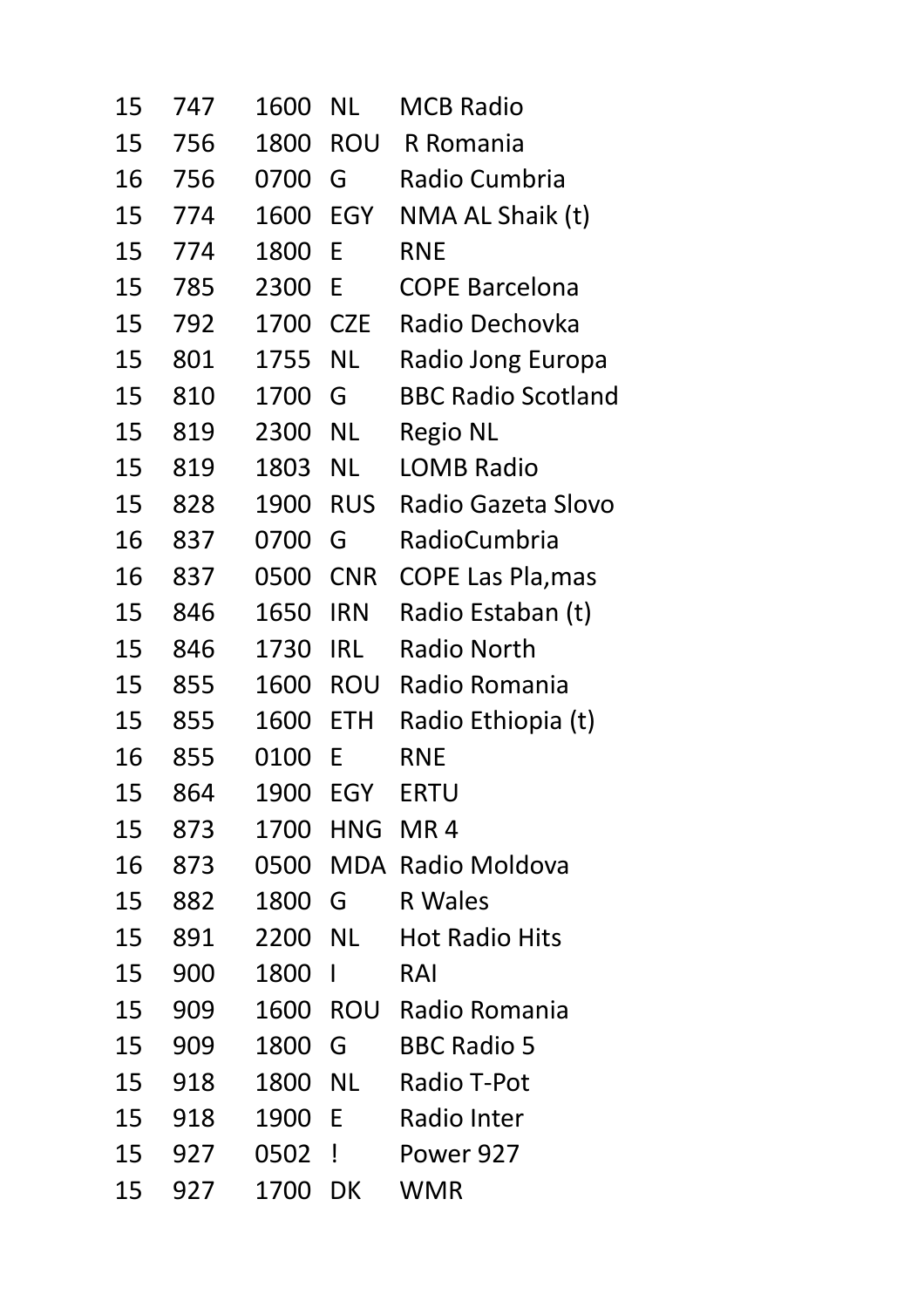| 16 | 936  | 0700 | G          | Dales Radio          |
|----|------|------|------------|----------------------|
| 15 | 945  | 2300 | G          | Smooth R             |
| 15 | 954  | 1600 | <b>CZE</b> | Dvojka R             |
| 16 | 954  | 0300 | E          | Onda Cero, Madrid    |
| 15 | 963  | 1700 | G          | <b>Sunrise Radio</b> |
| 16 | 972  | 0600 | G          | <b>Sunrise Radio</b> |
| 15 | 981  | 2300 | <b>CZE</b> | Cesky Impuls         |
| 16 | 990  | 0000 | E          | <b>SER</b>           |
| 16 | 990  | 0200 | G          | <b>BBCR5</b>         |
| 15 | 999  | 1600 | <b>IRN</b> | R Kordestan          |
| 15 | 999  | 1800 | G          | Gold                 |
| 15 | 999  | 2000 | MLD        | <b>TWR Europa</b>    |
| 16 | 999  | 0000 | E          | <b>Cope Madrid</b>   |
| 15 | 1008 | 1816 | NL         | <b>United AB</b>     |
| 15 | 1017 | 1800 | I          | Amica Radio          |
| 16 | 1017 | 0100 | E          | <b>RNE</b>           |
| 16 | 1026 | 0729 | G          | Downtown, Belfast    |
| 15 | 1026 | 1600 | <b>IRN</b> | R Tadriz (t)         |
| 15 | 1035 | 1600 | <b>EST</b> | <b>Radio Eli</b>     |
| 16 | 1035 | 0300 | G          | Lyca Gold            |
| 16 | 1044 | 0300 | E          | <b>SER</b>           |
| 16 | 1053 | 0700 | G          | <b>Talk Sport</b>    |
| 15 | 1053 | 1600 | <b>RUS</b> | Radio Marya          |
| 16 | 1062 | 0200 | <b>CZE</b> | <b>Country Radio</b> |
| 15 | 1071 | 1600 | <b>CZE</b> | <b>Cro Plus</b>      |
| 16 | 1071 | 0600 | G          | Talksport            |
| 15 | 1080 | 1800 | E          | <b>SER</b>           |
| 15 | 1089 | 1600 | G          | Talksport            |
| 15 | 1089 | 1600 | <b>SVK</b> | Sro 5                |
| 15 | 1107 | 1600 | G          | Moray Firth Radio    |
| 15 | 1116 | 2400 | G          | R Derby              |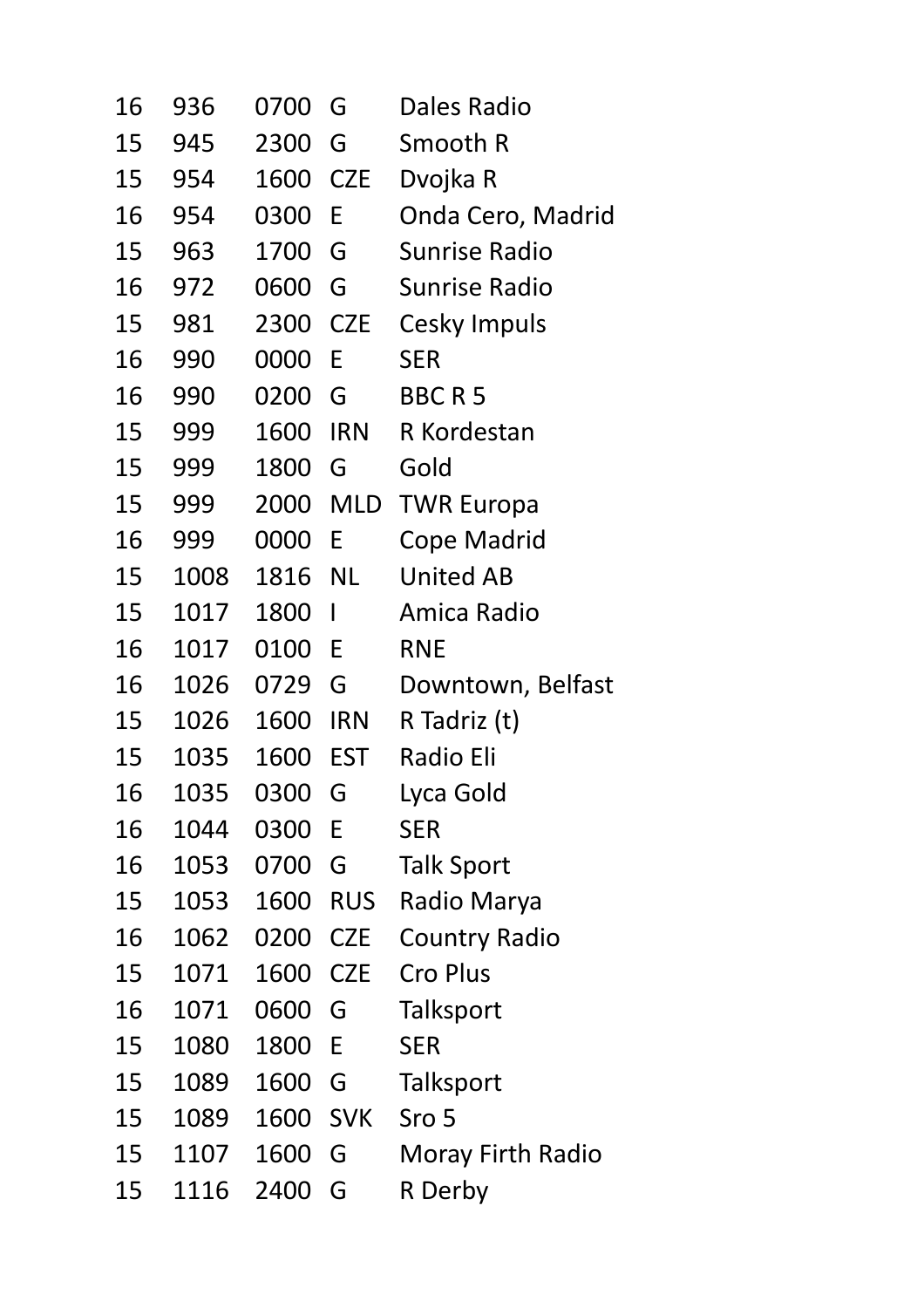| 15 | 1152 | 2400     | G          | Smooth R                   |
|----|------|----------|------------|----------------------------|
| 16 | 1161 | 0600     | G          | Tay 2                      |
| 16 | 1197 | 2000     | G          | Absolute Radio             |
| 16 | 1170 | 0600 SVN |            | R Capodistria              |
| 17 | 1251 | 1600 HNG |            | Danko R                    |
| 16 | 1251 | 0400     | G          | Smooth R                   |
| 15 | 1260 |          | G          | Absolute R                 |
| 15 | 1260 | 0200     | G          | Smooth R                   |
| 16 | 1278 | 2000     | G          | <b>Greatest Hit R</b>      |
| 16 | 1296 | 2100     | G          | <b>Radio XL</b>            |
| 15 | 1305 | 1700     | G          | <b>Premier Christian R</b> |
| 15 | 1323 | 0200     | G          | Smooth R                   |
| 15 | 1332 | 0700     | G          | Gold                       |
| 15 | 1332 | 1810     | <b>CZE</b> | Dvojka R                   |
| 16 | 1350 | 2000     | <b>HUN</b> | MR4                        |
| 15 | 1350 | 0059     | <b>CAN</b> | OID(t)                     |
|    | 1359 | 2000     | G          | Smooth Radio               |
| 15 | 1368 | 2000     | G          | Manx Radio                 |
| 16 | 1386 | 2324 G   |            | Carillion R (t)            |
| 15 | 1386 | 1700 LTU |            | <b>R</b> Baltic Waves      |
| 15 | 1395 | 2200     | <b>NL</b>  | R Seebreeze                |
| 15 | 1404 | 1600     |            | ROU Radio Romania          |
| 15 | 1413 | 0700     | G          | <b>BBC Gloustershire</b>   |
| 15 | 1413 | 1600     |            | <b>MDA Vesti FM</b>        |
| 15 | 1422 | 1800     | ROU        | R Romania                  |
| 16 | 1422 | 2100     | ALC        | R Cultura (t)              |
| 15 | 1431 | 2100     | G          | Mooth R                    |
| 15 | 1440 |          | <b>DNK</b> | Radio 208                  |
| 15 | 1449 | 1759     | G          | <b>BBC R4</b>              |
| 15 | 1458 | 1558     | G          | <b>BBC Asien Network t</b> |
| 15 | 1458 | 1700     | G          | Lyca Radio                 |